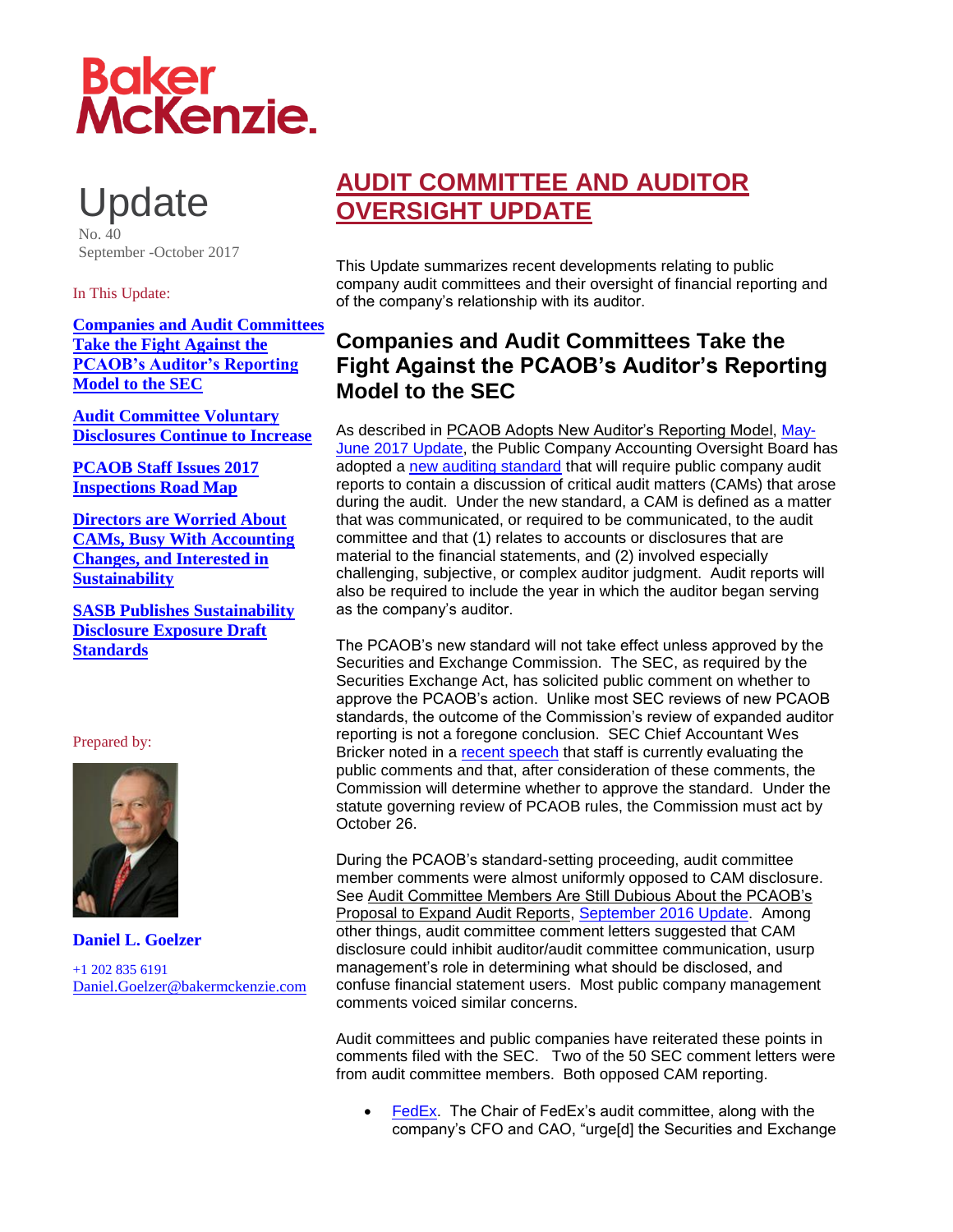Commission not to approve the proposed auditing standard \* \* \* in its current form for the reasons set forth in [the letter submittedby the Center for Capital Markets Competitiveness – see below] and remand the [standard] back to the Public Company Accounting Oversight Board for further deliberation to address our concerns. We believe the proposed standard in its current form sets problematic standards for materiality related to the reporting of critical audit matters and will likely have a negative effect on the open dialogue between auditors and audit committees."

 [Pinnacle West.](https://www.sec.gov/comments/pcaob-2017-01/pcaob201701-2215636-160623.pdf) The Chair of Pinnacle West Capital Corporation's audit committee stated that "the inclusion of CAMS in the audit report undermines the role of the audit committee, will impede open communications between the auditors and the audit committee, and inappropriately shifts the auditor function from that of an attest function to a management role. Furthermore, I do not support the PCAOB's proposal to disclose audit tenure within the audit report, as that information is irrelevant." He added that, if CAM reporting is required, "auditors may be less inclined to discuss non-required topics with the audit committee, as any discussion will require assessment for CAM reporting. This could ultimately limit the effectiveness of the audit committee and information shared with the audit committee."

Many of the public company comments expressed similar concerns regarding the potential adverse impact of the new standard on the work of audit committees. For example:

- [Northrop Grumman.](https://www.sec.gov/comments/pcaob-2017-01/pcaob201701-2228213-160806.pdf) "CAM disclosure in the auditor's report may result in the unintended consequence of changing the quantity and nature of information communicated by auditors to audit committees. In contemplation of the required disclosure in the auditor's report, auditor communications with audit committees may lack the depth of current communications and become more general or boilerplate in nature."
- [Quest Diagnostics.](https://www.sec.gov/comments/pcaob-2017-01/pcaob201701-2221811-160734.pdf) "By setting the boundary at not just matters that are 'required to be communicated' but at any matter that is communicated to the audit committee, whether or not required, a company may decide to limit communications to only that which is strictly required under the applicable financial reporting framework. \* \* \* If the relevant parties are aware that any communication may form the basis for a conclusion regarding a CAM, then parties necessarily will shape their communications in response to this possibility. Even if the overall engagement between the company and its auditor does not change, it is unavoidable that the tone and tenor of such engagement will change as a result of the Proposed Standard."
- [Joint Letter of 15 Public Companies and 13 Trade Associations.](https://www.sec.gov/comments/pcaob-2017-01/pcaob201701-2228364-160809.pdf) "The broad definition of CAMs may stifle the current open dialogue between auditors and audit committees. Under the Proposed Standard, auditors may have to stop before every communication to consider the potential CAMs implications of such communication. Every potential communication will be evaluated for CAM obligations. This process could result in situations where less, rather than more, communication occurs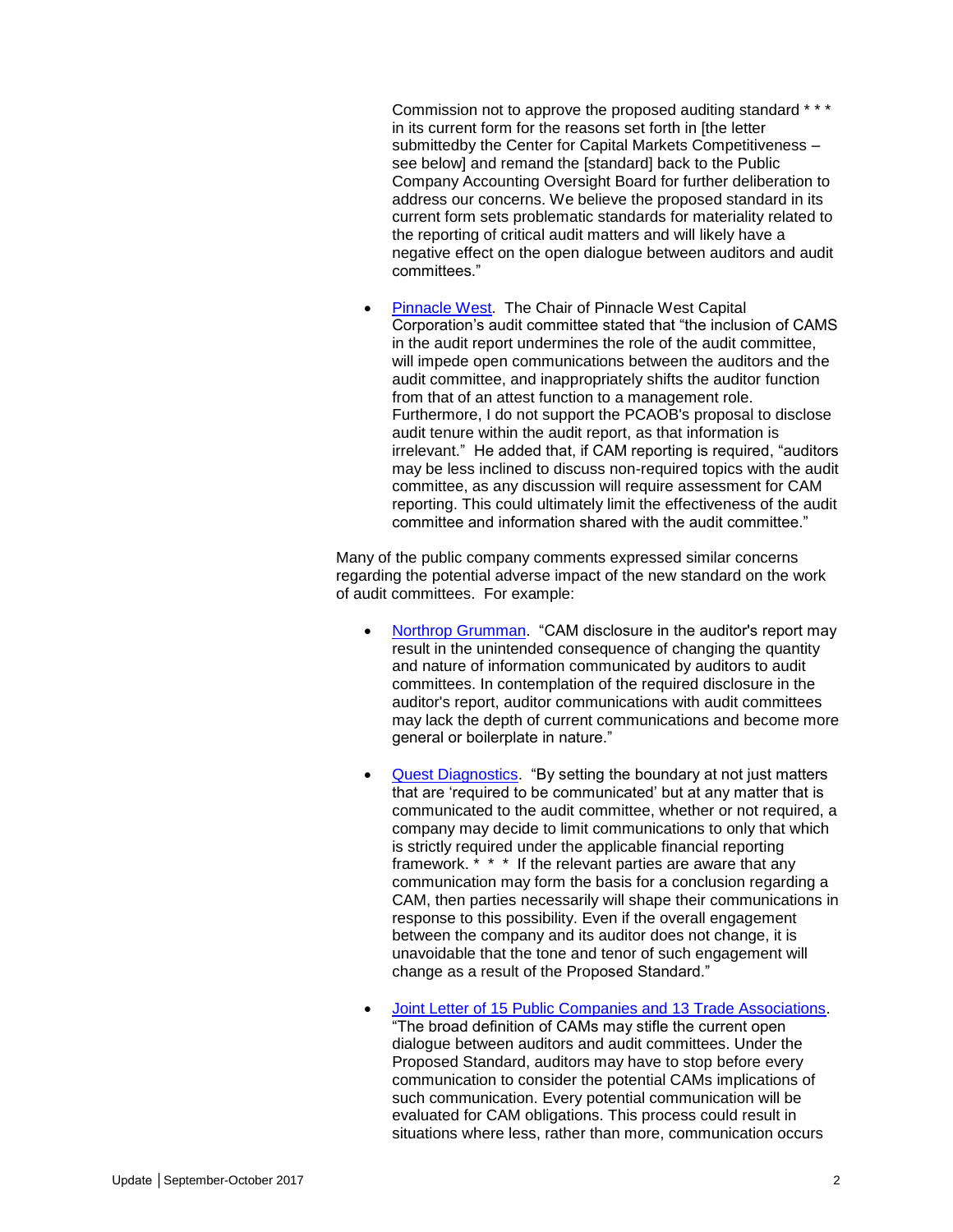between auditors and audit committees. This will significantly slow the audit process and drive up costs for public companies."

The U.S. Chamber of Commerce's Center for Capital Markets Competitiveness (CMC) filed the most comprehensive [letter](https://www.sec.gov/comments/pcaob-2017-01/pcaob201701-2214850-160612.pdf) opposing the PCAOB proposal. CMC argued that the PCAOB's new standard would "lead to the disclosure of immaterial information, increase liability costs for businesses and audit firms, and create a chilling effect on audit committee-auditor communications." CMC also states that the standard would "contribute to disclosure ineffectiveness and overload, degrading the ability of the SEC to promote efficiency, competition and capital formation without a demonstration of the benefits of the proposal." Further, in CMC's view, the PCAOB failed to demonstrate that its proposal would benefit public companies, investors, and the capital markets.

Comment: The SEC comment file also includes letters from individual and institutional investors, corporate governance advocates, financial analysts, and others (including major accounting firms) supporting the PCAOB's standard and urging SEC approval. Some commenters – both supporters and opponents of the standard -- suggested that, if the SEC approves CAM reporting, it should require post-implementation monitoring so that the SEC and PCAOB have a basis to determine whether the new auditor reporting requirements are achieving their objectives and whether they are having unintended consequences. CMC also recommends that, if the standard is, contrary to its advice, approved, that the approval be sun-setted – that is, for only a limited period of time.

In light of the statutory deadline, the SEC will presumably make a decision in the near future. If the proposal is approved, audit committees, auditors, and public companies will need to begin planning for implementation. As noted in the [May-June 2017 Update,](http://www.bakermckenzie.com/-/media/files/insight/publications/2017/06/nl_na_auditupdate_jun17.pdf?la=en) there are likely to be at least four direct audit committee impacts:

- Since discussion of a material matter with the audit committee triggers CAM analysis, auditors and audit committees will need to be thoughtful with respect to issues raised and with respect to the nature and scope of discussion.
- Audit committees will need to develop a protocol with their engagement partner under which the audit committee will learn, as far in advance of the issuance of the audit opinion as possible, the issues that the auditor intends to disclose as CAMs.
- Because of the tenure disclosure requirement, audit committees with long-serving auditors should be prepared to explain to shareholders what their philosophy is with respect to auditor rotation and the decision-making process concerning whether to seek proposals from other audit firms.
- Audit committees can expect audit fee increases in light of the additional work (and potential additional litigation exposure) that auditors may face as the result of CAM disclosure.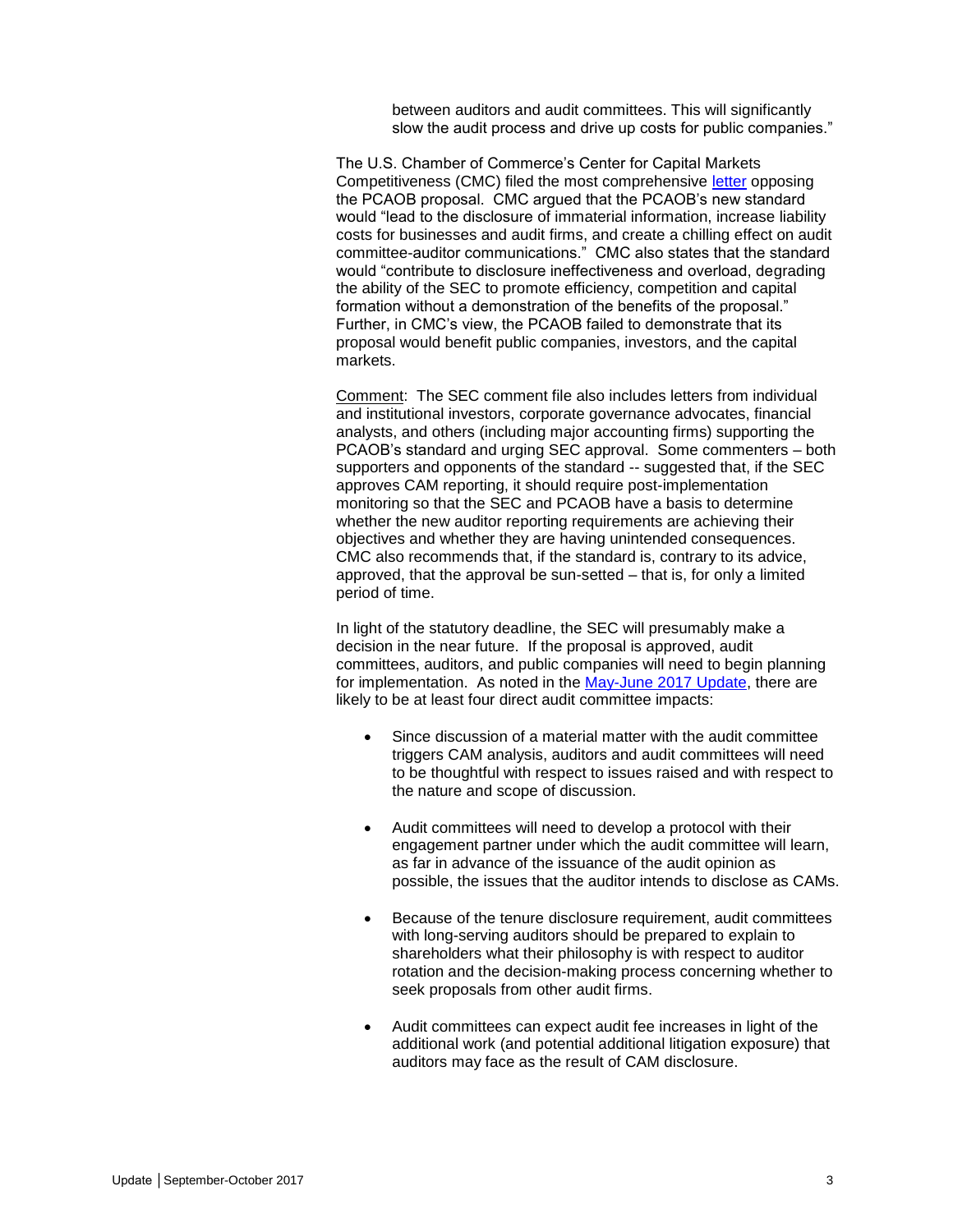### <span id="page-3-0"></span>**Audit Committee Voluntary Disclosures Continue to Increase**

As discussed in several prior Updates, the scope of public company disclosure about audit committee responsibilities has been increasing. In 2013, organizations with an interest in audit committee transparency issued a "Call to Action" urging audit committees to strengthen their disclosures. See Center For Audit Quality Calls for Greater Audit Committee Transparency, November-December 2013 Update. In 2015, the SEC invited comment on whether it should mandate increased audit committee disclosure (see SEC Seeks Comment on Expanding Audit Committee Reporting, [July 2015 Update\)](http://www.bakermckenzie.com/-/media/files/insight/publications/2015/07/july-audit/nl_washingtondc_auditupdate22_jul15.pdf?la=en). Audit committees seem to be responding. Two recently-released studies find that the nature and content of voluntary disclosure about the audit committee's work continues to grow.

#### Deloitte Center for Board Effectiveness

In [Audit committee disclosure in proxy statements—2017 trends,](https://higherlogicdownload.s3.amazonaws.com/GOVERNANCEPROFESSIONALS/a8892c7c-6297-4149-b9fc-378577d0b150/UploadedImages/Alert%20PDF) Deloitte's Center for Board Excellence analyzed the proxy statements filed as of June 15, 2017, for the companies included in the S&P 100 index. Deloitte concluded: "Based on the analysis of the S&P 100's audit committee-related proxy disclosures, calls for transparency seem to be leading companies to continue expanding disclosures beyond what is required, as half of the disclosures reviewed increased from 2016 to 2017." However, Deloitte also found that, in some categories, disclosure declined slightly, as compared to 2016.

Some specific findings include:

- The most common audit committee disclosures (and the percentage of S&P 100 companies making the disclosure) are "Roles and responsibilities of the audit committee" (100 percent); "Responsibility for risk oversight generally" (99 percent); "Topics of discussion for the audit committee" (96 percent); "Discussion of the audit committee's oversight of the company's financial reporting process" (91 percent); and "Discussion of the audit committee's role is overseeing the internal audit function" (89 percent).
- Sixty-one percent of the S&P 100 disclosed that the audit committee evaluates the external auditor. This is a two percent increase over 2016. These disclosures indicated that evaluation factors included the auditor's qualifications, performance, independence, and tenure.
- Seventy-one percent of the 100 companies disclosed the tenure of their audit firm.
- Twenty percent of audit committees disclosed that they are responsible for negotiating audit fees (a three percent decrease from 2016), while 63 percent "provided general disclosures around the audit committee's role in reviewing and approving the audit engagement fees" (a two percent decrease from 2016).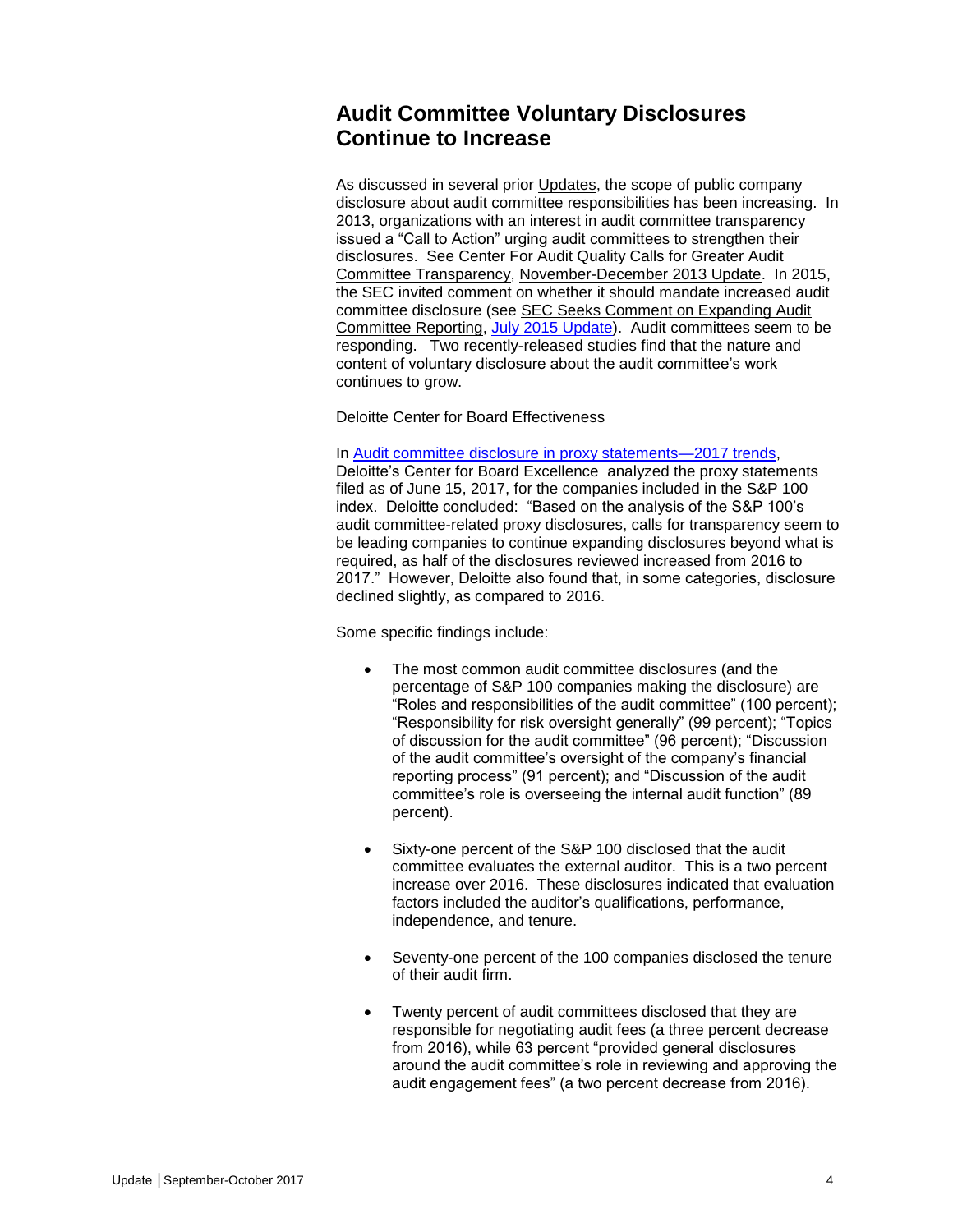- Sixty-five percent made disclosures regarding the responsibilities of the auditor (a four percent decrease from 2016). Two common disclosures of this nature were "Performing an audit of, and expressing an opinion on, the company's financial statements and its internal control over financial reporting" and "Discussing with the audit committee any matters deemed appropriate."
- Sixty-five percent of audit committees disclosed that they held separate meetings with the auditor; 60 percent disclosed that these discussions included the "overall scope of and plans for the audit." Six percent disclosed that they discussed issues encountered during the audit with the auditor.
- Thirty-two percent of the 100 companies disclosed that the audit committee reviewed earnings report press releases prior to issuance, an increase from 30 percent in 2016.
- Fifty-seven percent made disclosures related to the audit committee's review of significant accounting policies, and 34 percent disclosed information about audit committee review of management judgments and accounting estimates. Both areas were up slightly over 2016.

#### EY Center for Board Matters

EY's Center for Board Matters reviewed the audit-committee-related proxy statement disclosures of the Fortune 100. In its report, [Audit](https://urldefense.proofpoint.com/v2/url?u=http-3A__SCSGP.informz.net_z_cjUucD9taT02MzAwNDc4JnA9MSZ1PTg0MTIyODU1OCZsaT00NDk3MzY5OA_index.html&d=DwMBaQ&c=ptMoEJ5oTofwe4L9tBtGCQ&r=DwC-fNM0Z0MJomaidmb36Kv6f272g5xIWY65Iq_AfVE&m=5IJAOYPz9vgGGiwR9NGb7jtDVeaduX73ZjW6hLlEQWE&s=wC3uqcoE0SA-qW_ztI4knHx_1ZRZqIQXicyt7YiZ_CA&e=)  [Committee Reporting to Shareholders in 2017,](https://urldefense.proofpoint.com/v2/url?u=http-3A__SCSGP.informz.net_z_cjUucD9taT02MzAwNDc4JnA9MSZ1PTg0MTIyODU1OCZsaT00NDk3MzY5OA_index.html&d=DwMBaQ&c=ptMoEJ5oTofwe4L9tBtGCQ&r=DwC-fNM0Z0MJomaidmb36Kv6f272g5xIWY65Iq_AfVE&m=5IJAOYPz9vgGGiwR9NGb7jtDVeaduX73ZjW6hLlEQWE&s=wC3uqcoE0SA-qW_ztI4knHx_1ZRZqIQXicyt7YiZ_CA&e=) EY finds "a continued increase in voluntary audit committee disclosures to shareholders. Yearover-year growth in voluntary audit-related disclosures in 2017 filings was similar to that seen in 2015 and 2016, indicating that companies and audit committees continue to reflect upon and make changes to the information that they communicate to shareholders." (EY's 2016 report is discussed in New Studies Report More Progress on Audit Committee Transparency, [October-November 2016 Update.\)](http://www.bakermckenzie.com/-/media/files/insight/publications/2016/11/audit-committee-and-auditor-oversight-update/nl_na_auditupdate33_octnov16.pdf?la=en)

EY describes the following highlights of the 2017 study:

- Disclosure of audit oversight responsibilities. "The percentage of companies that explicitly stated that the audit committee is responsible for the appointment, compensation and oversight of the external auditor has nearly doubled since 2012, increasing to 87% in 2017, up from 81% in 2016 and 45% in 2012."
- Auditor assessment disclosures. "The percentage of companies disclosing the factors used in the audit committee's assessment of the external auditor's qualifications and work quality increased from 48% in 2016 to 56% in 2017. In 2012, 17% of companies made such disclosures."
- Disclosure of interactions with auditor. Disclosure about the actual topics discussed by the auditor and audit committee continues to be low. No more than 4 percent of companies provided such information between 2012 and 2017.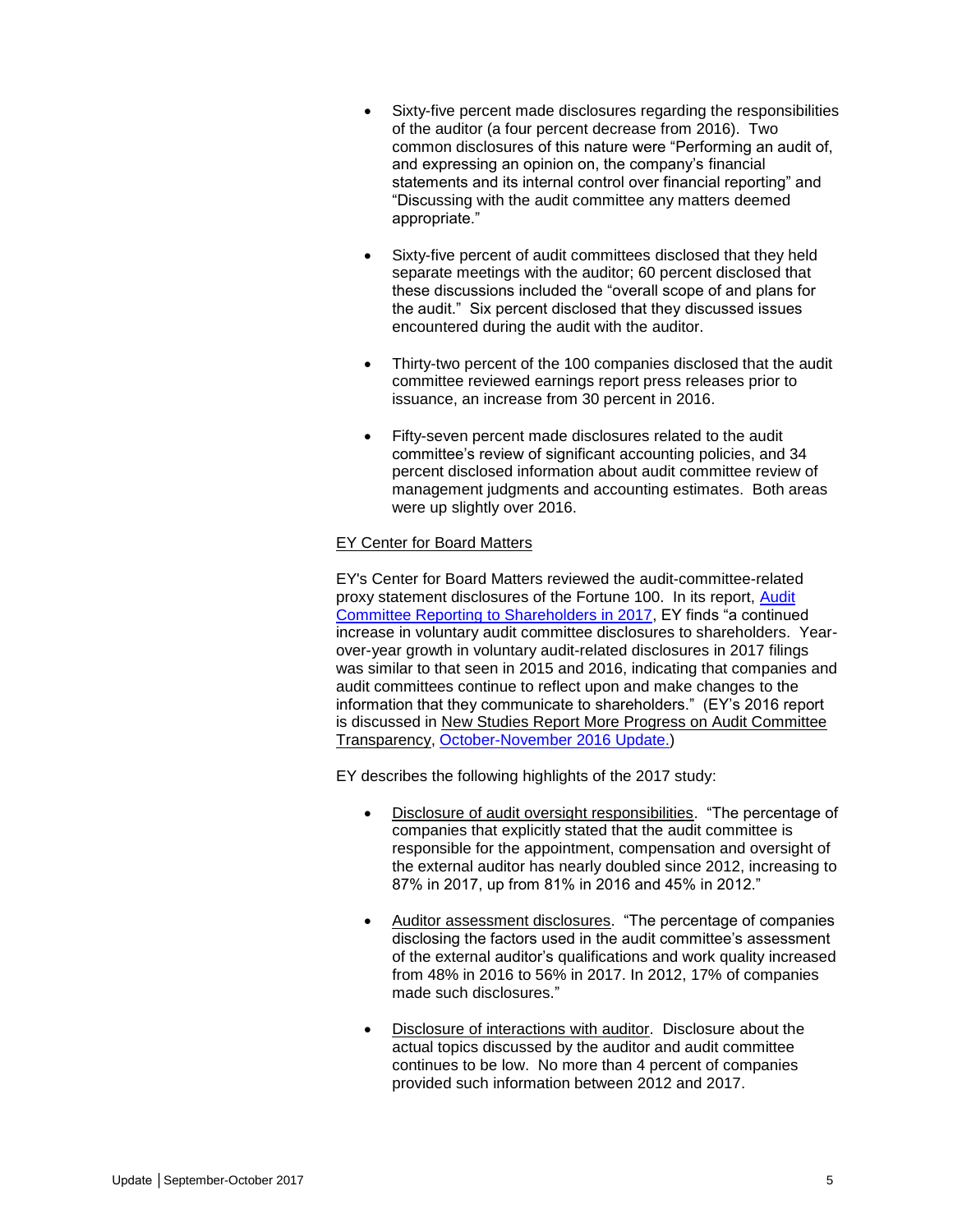- Disclosure regarding lead audit partner selection. Disclosure about the role of the audit committee in lead audit partner selection has risen dramatically. In 2012, one percent of companies disclosed that the audit committee was involved in the selection of the lead partner. In 2017, 75 percent made such a disclosure.
- Independence-related disclosures. The percentage of audit committees that explicitly stated in the audit committee report that they are independent from management rose from 59 percent in 2016 to 64 percent in 2017. Eighty-four percent of companies said that the audit committee considers non-audit fees and services when assessing auditor independence.
- Fee-related disclosures. In 2017, 32 percent of Fortune 100 companies disclosed that the audit committee is responsible for fee negotiations with the auditor, compared to 27 percent in 2016. "In 2017, 43% of companies provided an explanation for a change in fees paid to the external auditor (including audit, auditrelated, tax and other fees), while 31% did so in 2016 and 11% in 2012."

Comment: The Deloitte report concludes: "Voluntary expansion of audit committee disclosures in a number of areas can enhance investor confidence in the committee's oversight role and reduce the need for additional disclosure regulation. These areas include (1) the direct reporting relationship between the committee and the auditor; (2) the committee's assessment of audit quality and auditor independence; (3) the extent of communications between the committee and the auditor, beyond what is required by regulation and listing requirements; (4) the committee's process and rationale for appointing the auditor; and (5) the Committee's activities and actions during the year." Earlier Updates have urged audit committees to be aware of the types of voluntary disclosures concerning the committee's responsibilities and activities that their peers are making and to consider expanding their own disclosures to match. See [October-November 2016 Update,](http://www.bakermckenzie.com/-/media/files/insight/publications/2016/11/audit-committee-and-auditor-oversight-update/nl_na_auditupdate33_octnov16.pdf?la=en) above. In addition to increasing investor confidence, enhanced voluntary disclosure may obviate demands for new regulatory disclosure mandates and is, in any event, becoming a best practice.

## <span id="page-5-0"></span>**PCAOB Staff Issues 2017 Inspections Road Map**

On August 30, the Public Company Accounting Oversight Board issued a [Staff Inspection Brief](https://pcaobus.org/Inspections/Documents/inspection-brief-2017-3-issuer-scope.pdf) to provide information about the scope and objectives of its 2017 inspections of public company auditors. The PCAOB states that Inspection Briefs are intended to assist auditors, audit committees, investors, and preparers in understanding the PCAOB inspection process and its results. Each year, the Board releases an Inspection Brief describing the staff's priorities in the current year's inspections. Although there have been some changes, the "Key Areas of Inspection Focus" described in the 2017 Inspection Brief are generally similar to those the PCAOB identified last year with respect to its 2016 inspections. See PCAOB Describes 2016 Inspection Objectives, [August](http://www.bakermckenzie.com/-/media/files/insight/publications/2016/08/audit-committee-and-auditor-oversight-committee/nl_na_auditupdate_aug16.pdf?la=en)  [2016 Update.](http://www.bakermckenzie.com/-/media/files/insight/publications/2016/08/audit-committee-and-auditor-oversight-committee/nl_na_auditupdate_aug16.pdf?la=en)

In 2017, the PCAOB is inspecting approximately 195 accounting firms that audit public companies, including eleven U.S. firms that have more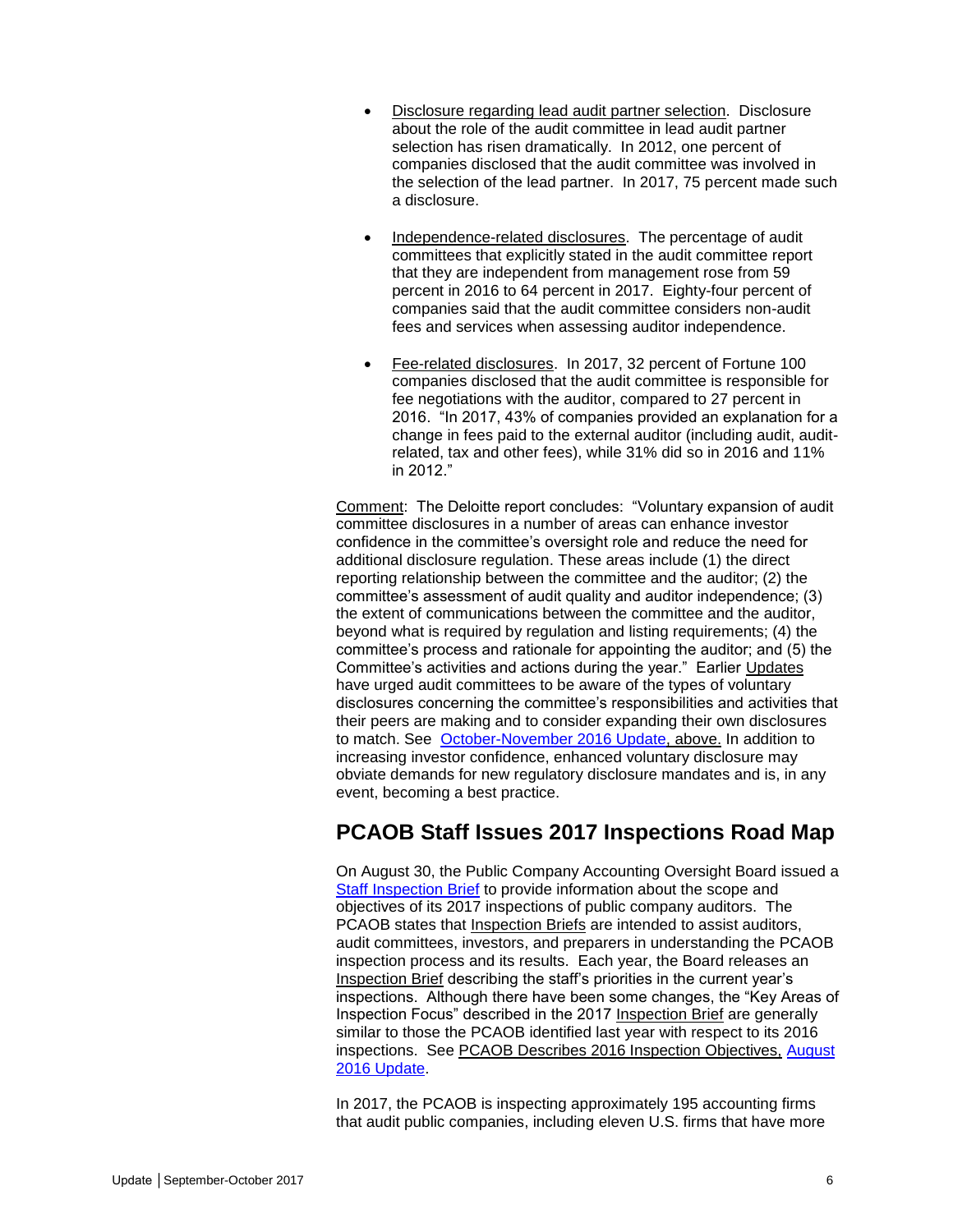than 100 public company clients. The 195 inspected firms will include 55 non-U.S. firms in 26 countries. The Inspection Brief lists eight "key areas" in these inspections:

#### 1. Recurring Audit Deficiencies

Inspectors will consider audit areas in which high levels of deficiencies were found in past inspections. The Inspection Brief states that the "most frequent and recurring audit deficiencies identified in recent inspection cycles" were:

- Internal control over financial reporting. The Inspection Brief refers specifically to the "sufficiency of auditors' procedures performed to identify, test, and evaluate controls that address the auditors' assessed risks of material misstatement, including auditors' testing of controls that contain a review element."
- Assessing and responding to risks of material misstatement. Misstatement-risk inspection areas include "(1) the sufficiency of the testing the design and operating effectiveness of controls to support the auditors' planned level of control reliance, including the testing of controls over the accuracy and completeness of system-generated data and reports; (2) whether the substantive procedures were specifically responsive to fraud risks and other significant risks of material misstatement that were identified by the auditor; (3) the evaluation of the presentation of the financial statements, including the accuracy and completeness of the disclosures for those focus areas included in the inspection; and (4) the evaluation of relevant audit evidence that appeared to contradict certain assertions in the financial statements."
- Auditing accounting estimates, including fair value measurements. PCAOB inspectors will focus on the steps auditors take to understand how estimates were developed, including testing of data and management assumptions. The Inspection Brief states that evaluating impairment analyses for goodwill and other long-lived assets, and the valuations of assets and liabilities acquired in business combinations, are frequent sources of audit deficiencies.
- 2. Audit Areas Potentially Affected by Economic Factors

Each year, the PCAOB identifies economic developments that may affect companies in ways that make it more likely that their audit will be selected for review. For 2017, these developments include –

- Brexit and the effect in the European financial sector. The Inspections staff will focus on the auditor's assessment of risks related to Brexit and other changes in the European financial markets and on audit responses to such risks.
- Continued high rate of merger and acquisition activity. M&A transactions "may include highly subjective estimates that are susceptible to management bias and have an increased risk of material misstatement related to the valuation of assets acquired and liabilities assumed."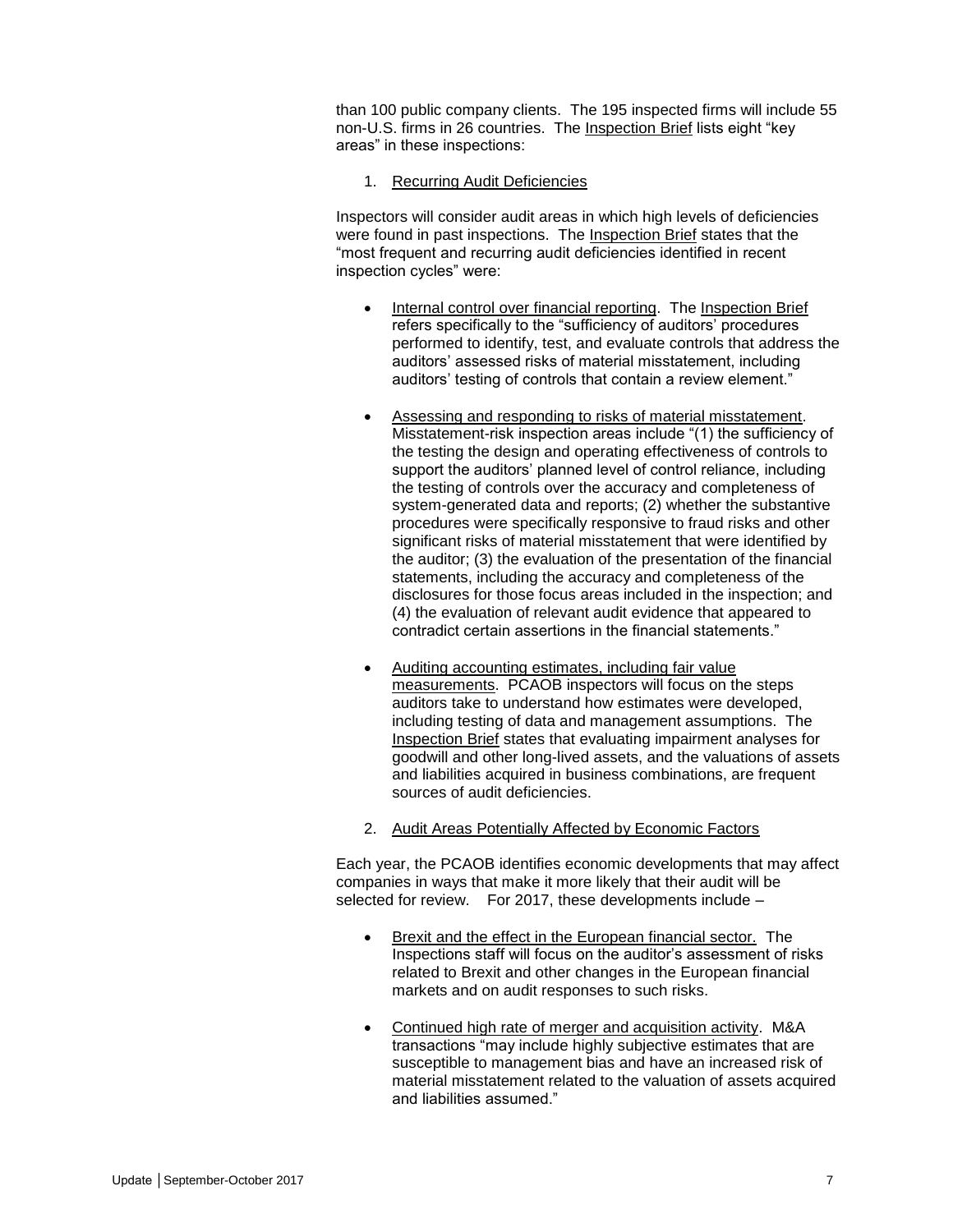- Search for higher-yielding investment returns in a low interest environment. Low interest rates may cause companies to invest in higher-yielding securities that are complex and hard to value.
- Continued fluctuations in oil and natural gas prices. Oil and gas prices affect the collectability of loans and receivables, and the ability of companies in the oil and gas industry to continue as going concerns.
- 3. Financial Reporting Areas

The Inspection Brief states that the most-frequently-selected financial reporting areas included revenue and receivables, non-financial assets (including goodwill and other intangible assets acquired in business combinations), inventory, financial instruments, allowance for loan losses, income taxes, benefit-related liabilities, and equity transactions. Other financial reporting areas on which inspectors will focus are the auditor's consideration of the entity's ability to continue as a going concern and evaluation of income tax accounting and disclosures.

4. New Form AP Reporting Requirements

In 2015, the PCAOB adopted a rule requiring audit firms to disclose, in a filing with the PCAOB on Form AP, the identity of the engagement partner and of other accounting firms involved in the audit. See PCAOB Takes Final Action to Require Disclosure of Engagement Partner and Participating Accounting Firm Names, [December 2015 Update.](http://www.bakermckenzie.com/-/media/files/insight/publications/2015/12/audit-committee/nl_washington_auditupdate_dec15.pdf?la=en) The 2017 inspection program includes procedures to assess the effectiveness of firms' implementation of these new requirements.

5. New Accounting Standards

As discussed in prior Updates (see, e.g., Another Warning Bell Rings on Revenue Recognition Readiness, [May-June 2017 Update;](http://www.bakermckenzie.com/-/media/files/insight/publications/2017/06/nl_na_auditupdate_jun17.pdf?la=en) LeaseAccelerator Finds that Leasing Standard Implementation is Accelerating, [March 2017 Update\)](http://www.bakermckenzie.com/-/media/files/insight/publications/2017/03/al_na_auditupdate_20170330.pdf?la=en), the FASB has adopted new revenue recognition and lease accounting standards, and public companies are (or should be) deeply involved in preparing for implementation. In its 2017 inspections, the PCAOB's staff will seek to understand what changes in procedures audit firms plan as a result of the new accounting standards, including "communications related to management's readiness or technical ability with the audit committee."

6. Multinational Audits

In many engagements, the principal auditor uses work performed by other firms, particularly in audits of multinational companies. Inspection reports have frequently identified deficiencies in the use of the work of other audit firms, and the staff will continue "to evaluate how a firm that is using the work of another auditor in its audit evaluated the competence of, and the work performed by, the other auditor."

#### 7. Information Technology

In 2017, the inspection staff will look at two aspects of the impact of information technology on public company audits. First, the staff is seeking to understand firms' use and development of software audit tools, including how audit firms obtain assurance that "engagement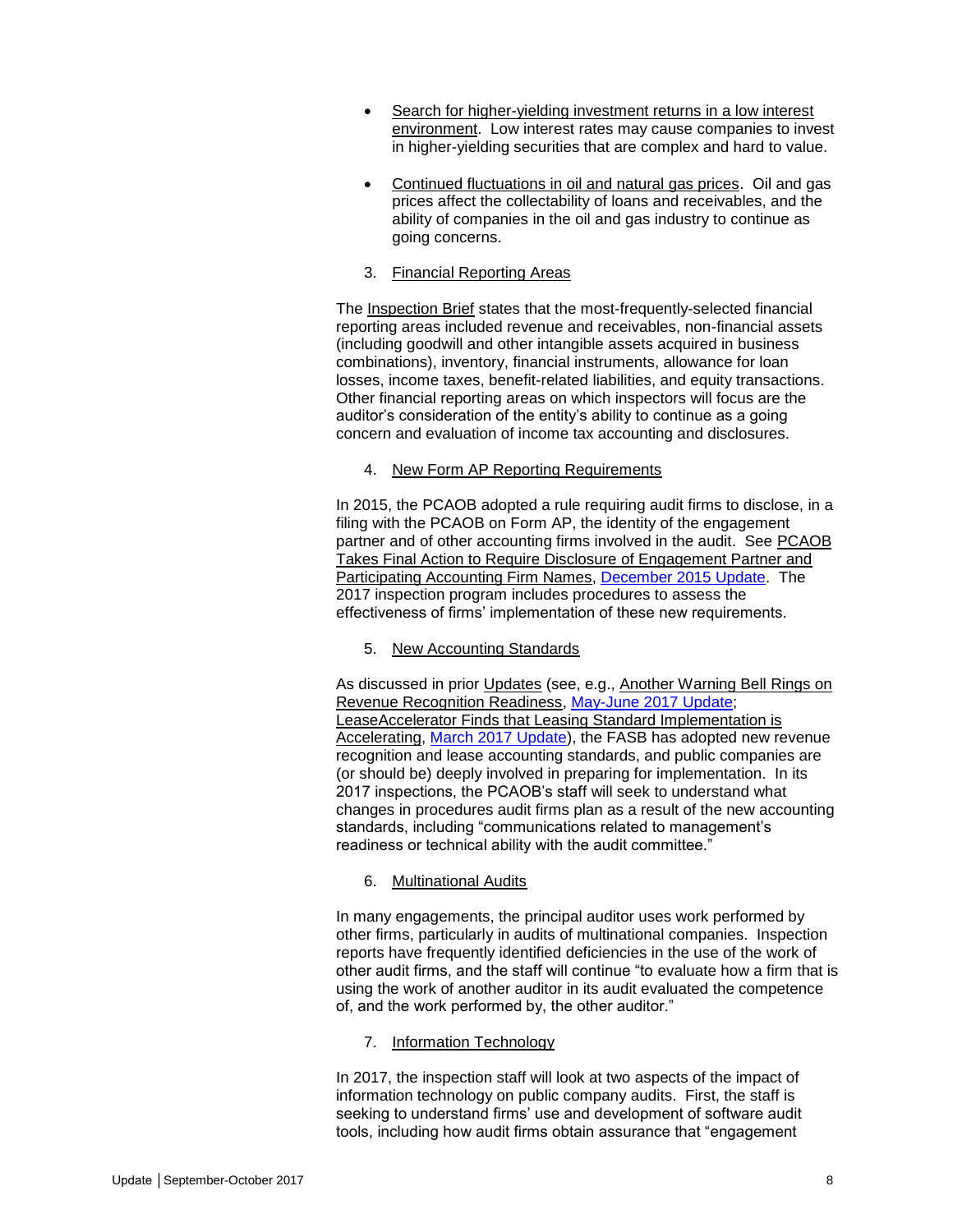teams are effectively using these tools and evaluating the results of screening large data populations" and how firms determine that their engagement teams are "applying due care, including professional skepticism, when using these tools during the performance of the audit work." Second, the staff will review how firms address cybersecurity risks in performing audits. Inspectors will "seek to understand the procedures performed and documentation prepared by engagement teams to determine whether certain cybersecurity risks pose risks of material misstatement to the company's financial statements."

#### 8. Audit Firm's System of Quality Control

The Inspection Brief highlights several aspects of audit firm quality control systems on which inspectors focus. For 2017, these will include root cause analysis (i.e., how the firm determines the underlying reasons for audit deficiencies); compliance with the auditor independence requirements; engagement quality review (i.e., the review performed by a second or concurring partner); and professional skepticism.

Comment: The Inspection Brief provides insight that may be useful to audit committees in understanding what areas of the company's audit are likely to attract the attention of the PCAOB's inspection staff and whether the company's engagement is likely to be selected for review. In this regard, the areas of inspections emphasis are largely unchanged from 2016. The focus on Form AP, on the impact of changes in the accounting standards, and on Brexit-related risks are new. In contrast, the 2016 emphasis on auditor communications with audit committees has been deleted this year. In addition, the Inspection Brief is a predictor of the areas to which the company's auditor is likely to devote additional time and resources in anticipation of possible future PCAOB scrutiny. Some of the topics highlighted in the Inspection Brief (especially those related to internal controls) mirror audit areas in which companies have questioned the level of audit effort in recent years. The Inspection Brief helps to explain why audit firms have felt compelled to emphasize these areas.

## <span id="page-8-0"></span>**Directors are Worried About CAMs, Busy With Accounting Changes, and Interested in Sustainability**

The Corporate Governance Practice of BDO USA has released its [2017](https://www.bdo.com/insights/assurance/corporate-governance/2017-bdo-board-survey/2017-bdo-cyber-governance-survey)  [BDO Board Survey.](https://www.bdo.com/insights/assurance/corporate-governance/2017-bdo-board-survey/2017-bdo-cyber-governance-survey) The annual survey, which was conducted in August 2017, reports the views of 130 directors of public companies regarding a series of corporate governance and financial reporting issues. Some highlights of BDO's findings include:

- Optimistic on tax reform. More than three-quarters (78 percent) of public company directors believe that tax reform will be enacted during President Trump's term, but only 22 percent believe it will occur in 2017. Of those predicting tax reform, 94 percent believe it will have a favorable impact on their business, and 20 percent believe the impact will be highly favorable.
- Pessimistic on CAM disclosure. Almost half (48 percent) of board members do not believe that discussion of critical audit matters (CAMs) would be an improvement to the transparency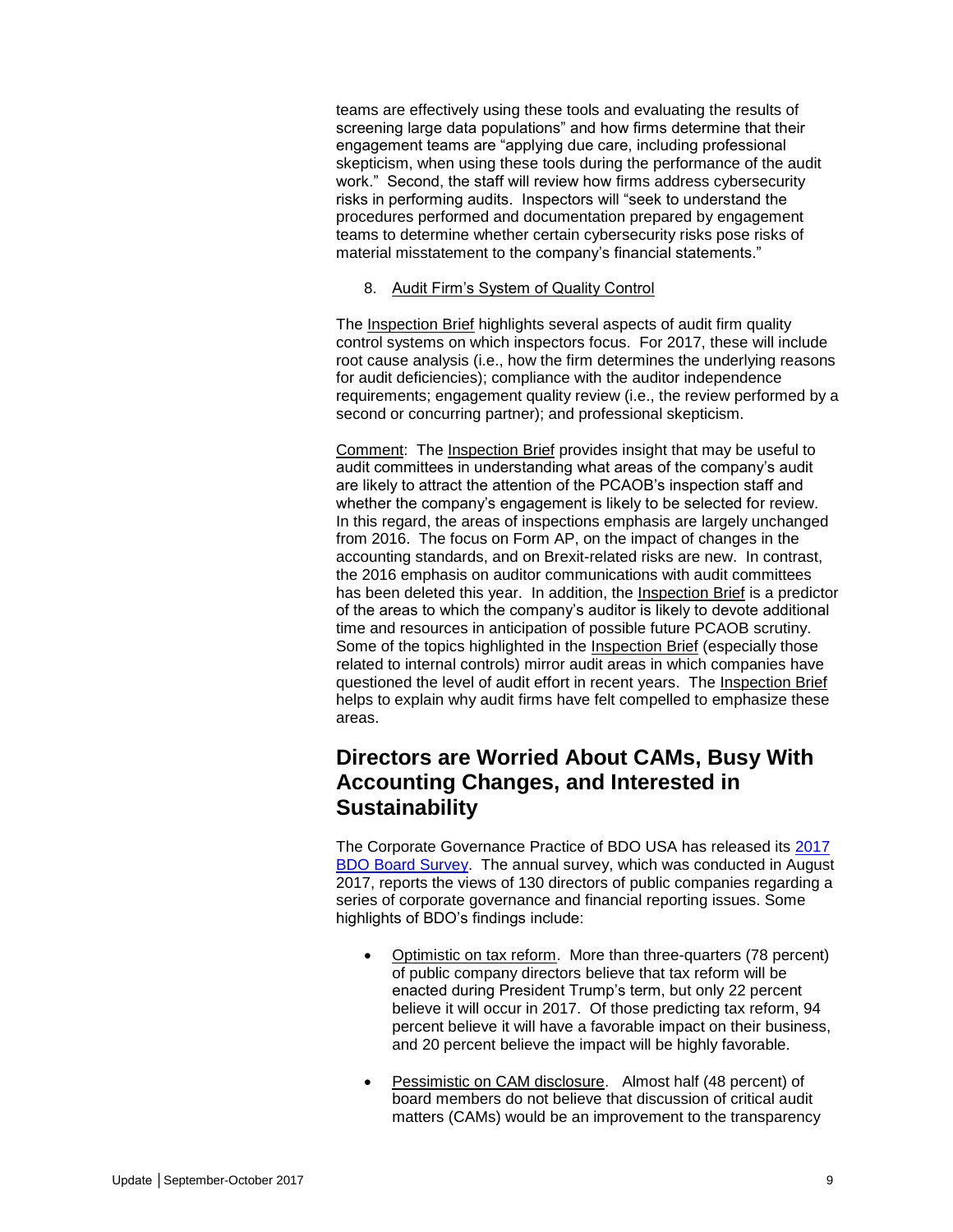and usefulness of the auditor's report. (See first item in this Update.) However, 36 percent believe it would improve reporting, and 16 percent are not sure. Half of directors think that CAM disclosure could make their job as a board member more difficult.

- Focused on accounting changes. Eighty-two percent of respondents said that the board or audit committee is "actively working with management" on the implementation of the new accounting standards for revenue recognition, lease accounting, and credit losses. Three-quarters said that the board is "engaged with management on the need to communicate with shareholders, regulators and other stakeholders on the potential impact of these accounting changes in order to avoid potential surprises."
- Supportive of sustainability disclosure. A majority (54 percent) of board members believe that disclosures regarding sustainability matters are important to understanding a company's business and to helping investors make informed investment and voting decisions. In last year's survey, only 24 percent of respondents thought that sustainability disclosure was important.
- Alert to whistleblowers. Nine out of ten (93 percent) of directors report that they receive regular reports on whistleblower complaints and on how they are being addressed. A similar percentage stated that they have asked what management is doing to communicate the importance of adherence to ethical standards.
- Negative on activists. Ninety-five percent of respondents think that activist investors are "too focused on short-term returns." The other five percent believe activists "are trying to unlock longterm shareholder value."
- Upbeat on diversity. Two-thirds of directors believe that their board is proactively addressing the issue of board diversity, while one-third think the board is "falling short in this area."

Comment: The rapid change in director attitudes on sustainability disclosure is perhaps the most striking finding of the BDO survey. As suggested in several prior Updates, the disclosure of environmental, social, and governance information is becoming routine. See, e.g., 82 Percent of S&P 500 are Now Publishing Sustainability Reports, July [2017 Update.](http://www.bakermckenzie.com/-/media/files/insight/publications/2017/07/nl_na_auditupdate_jul2017.pdf?la=en) As focus shifts to this type of disclosure, identifying, collecting, and verifying sustainability information that is material to the company and its future earnings and financial position are likely to become major challenges for managements and audit committees. (See next item in this Update for a discussion of SASB's efforts to develop sustainability disclosure standards for U.S. public companies.)

## <span id="page-9-0"></span>**SASB Publishes Sustainability Disclosure Exposure Draft Standards**

On October 2, the Sustainability Accounting Standards Board (SASB) published for public comment [Exposure Draft Standards](https://www.sasb.org/standards/exposure-drafts/) (EDSs) for 79 industries. The SASB Standards Board will review and incorporate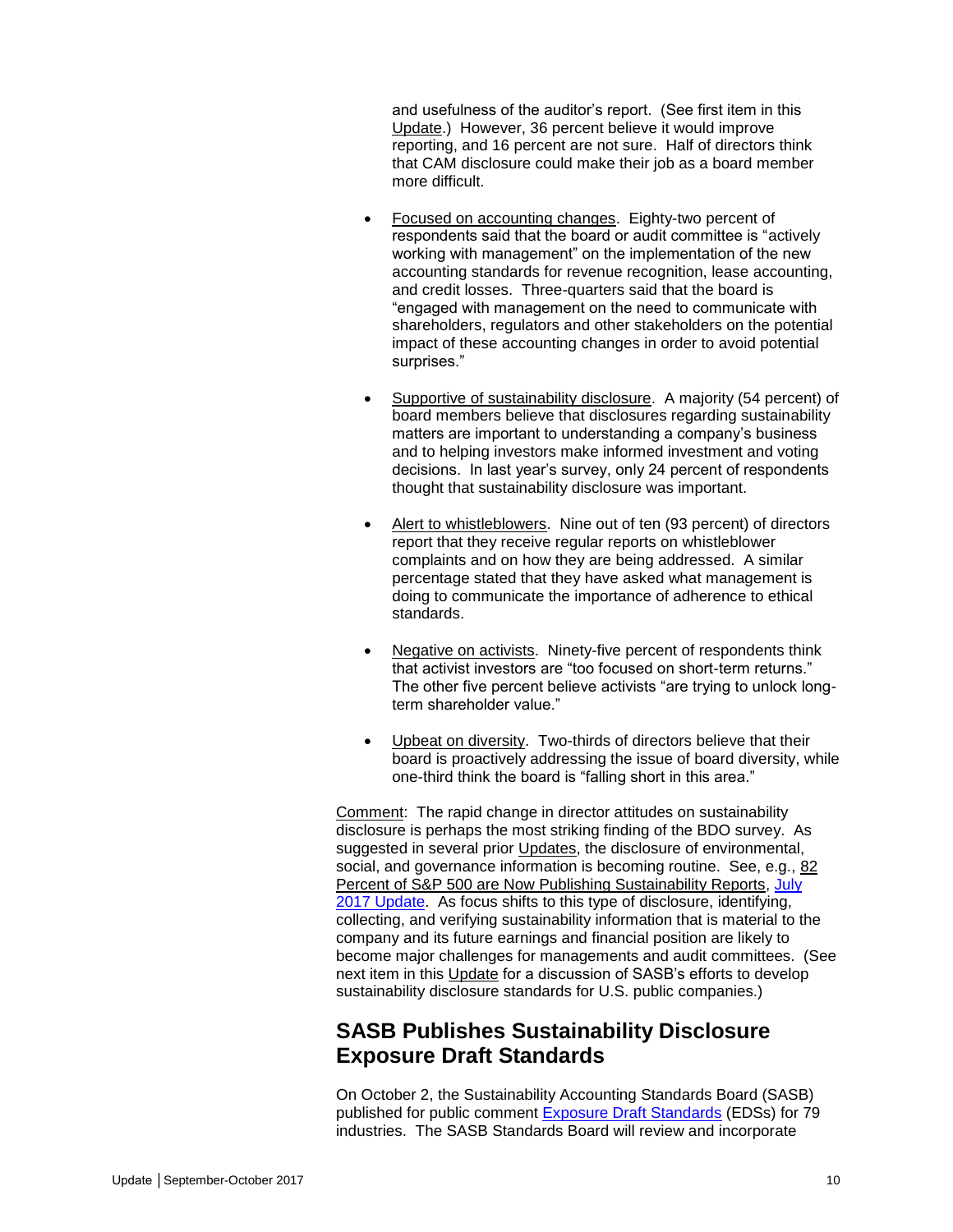feedback received during a 90-day comment period with the goal of adopting a final standards codification during the first quarter of 2018. Because of increasing investor interest in sustainability disclosure, and particularly in disclosure that includes quantifiable measures that can be used to compare performance across companies (see Institutional Investors Say They Use ESG Disclosure, But Aren't Satisfied With What They are Getting, [April 2017 Update\)](http://www.bakermckenzie.com/-/media/files/insight/publications/2017/04/al_na_auditupdate_apr17.pdf?la=en), audit committees (and management responsible for disclosure) may want to be familiar with the SASB standards for their industry and to consider voluntary use of the standards. (The author of the Update is a member of the SASB Standards Board.)

SASB is an independent, non-profit standards-setting organization. Its mission is to facilitate disclosure of material sustainability information in SEC filings so that investors have access to environmental, social, and governance (ESG) information that is necessary to informed investment decisions. SASB views sustainability as having five dimensions – environment; social capital; human capital; business model and innovation; and leadership and governance.

SASB seeks to identify, on an industry-by-industry basis, the specific, quantifiable sustainability information that is likely to be material to investors under the securities law definition of materiality. The SEC's Management's Discussion and Analysis (MD&A) requirements call for a description of known trends, events, and uncertainties that are reasonably likely to have material impacts on the reporting company's financial condition or results of operations. SASB describes its standards as "designed for integration into MD&A and other relevant sections of SEC filings." However, SASB is not a governmental body, and its standards have no legal effect; each company is ultimately responsible for determining what information is material and required to be disclosed in its SEC filings.

Between August 2013 and March 2016, SASB issued provisional standards, organized under eleven sectors, for the industries in its reporting universe. (The eleven sectors are Health Care, Financials, Technology & Communications, Extractives & Minerals Processing, Renewable Resources & Alternative Energy, Transportation, Services, Resource Transformation, Food & Beverage, Consumer Goods, and Infrastructure.) Each SASB standard lists and briefly describes how management of the ESG topic to which the standard relates may affect value creation for the industry in question. Standards also include metrics intended to measure performance on each ESG disclosure topic (or an aspect of the topic) that may be relevant to the industry.

The proposed changes reflected in the EDSs arose from market feedback on the provisional standards and from regulatory changes or scientific advances. In the [press release](http://www.prnewswire.com/news-releases/the-sasb-publishes-exposure-draft-standards-for-comment-300529067.html) announcing publication of the EDSs, SASB states that, in drafting the EDSs, it gave priority to improving "the quality of the standard, including the materiality and decision-usefulness of the information the standard is designed to yield and the cost-effectiveness of implementation."

The EDSs are open for public comment for until December 31, 2017. SASB specifically seeks input on whether: